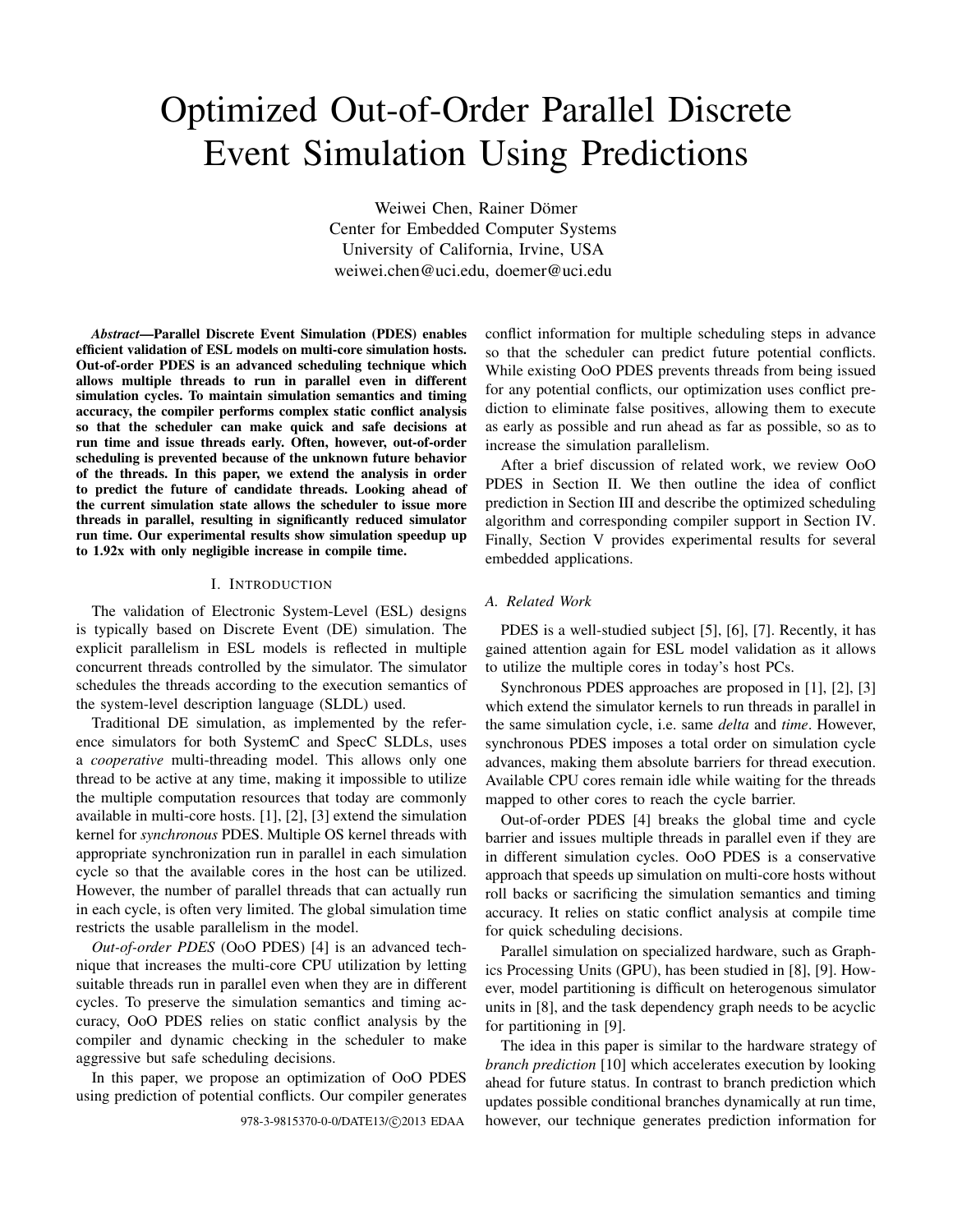scheduling statically at compile time. Since OoO PDES is conservative, there is also no stalling or rolling back.

#### II. OUT-OF-ORDER PARALLEL DE SIMULATION

OoO PDES localizes simulation time to each thread and instead of using global barriers, threads synchronize with each other only when necessary [4].

Conservative static analysis of potential conflicts is the key to fully preserve simulation semantics and timing accuracy. We distinguish three types of hazards:

- **Data hazards** are caused by parallel or out-of-order accesses to shared variables, namely read-after-write (RAW), write-after-read (WAR), or write-after-write (WAW).
- **Timing hazards** are caused by local time advances for individual threads. For example, consider two threads, a running thread  $th_r$  and a candidate ready-to-be issued  $th_c$ . If  $th_r$  may run with a time before  $th_c$  after the next scheduling step, and it is not clear whether or not  $th_r$ 's future statements have any conflicts with  $th_c$ , then it is dangerous to issue  $th_c$  out-of-order (even though there are no immediate data conflicts between  $th_r$  and  $th_c$ ).
- **Event hazards** are caused by out-of-order event notifications. For example, when a running thread  $th_r$  wakes another thread  $th_w$ , it is dangerous to issue  $th_c$  out-oforder since  $th_w$  may impose hazards with respect to  $th_c$ . In case of any of such hazards, the OoO PDES scheduler

cannot issue threads out of the order.

For the OoO PDES conflict analysis, we define:

- $\bullet$  **Segment**  $seg_i$ : statements executed by a thread between two scheduling steps.
- **Segment Boundary**  $b_i$ : SLDL primitives which call the scheduler, e.g. *wait*, *wait-for-time*, *par*.

Here, segment boundaries  $b_i$  start segments  $seg_i$ . Thus, a directed graph is formed by segments. We define formally:

• **Segment Graph (SG):**  $SG=(V, E)$ **, where**  $V = \{v \mid v_i \text{ is }$ segment seg<sub>i</sub> started by segment boundary  $b_i$ ,  $\mathbf{E} = \{e_{ij}$  $e_{ij}$  exists if  $seg_j$  is reached after  $seg_i$ .

A corresponding segment graph can be derived from the control flow graph of a design. For example, Fig. 1(a) and (b) show a simple model written in SpecC SLDL and its segment graph. Starting from the initial segment  $seg<sub>0</sub>$ , two separate segments  $seg_1$  and  $seg_5$  represent the two parallel threads after the *par* statement in line 19. New segments are created after each segment boundary, such as *waitfor 1* (line 8), *wait e* (line 9), and so on, and segments are connected following the control flow of the model. For instance,  $seg_3$  is followed by  $seg_2$  due to the *do-while* loop in lines 7-11.

At run time, the scheduler needs to check whether a *readyto-run* thread at a particular segment can be issued out-oforder, i.e. without conflict. OoO PDES compiles the following data structures to detect potential conflicts among the N segments in the model:

• Variable Access List:  $segAL_i$  is the list of the variables that are accessed in  $seg_i$ . Each entry for a variable in this list is a tuple of (*Var, AccessType*).



 $\left| \right|$  **8**  $\left| \right|$  **0 8** | F | F | F | F | F | F | F | F **<u>\*** | F | F | F | F | F | F | F | F</u> <mark>2</mark> | E | E | E | E | E | E | E | E **(\$** !" !" !" **.\$ .\$** !" !" **.\$ .\$ )\$** !" !" !" **.\$ .\$** !" !" **.\$ .\$** <mark>\*</mark> | F | F | F | F | F | F | F | F **+\$** !" !" !" !" !" !" **.\$** !" !" **,\$** !" !" !" **.\$ .\$** !" !" **.\$ .\$ -\$** !" !" !" **.\$ .\$** !" !" **.\$** !"  $\mathsf{sg}$  *VAlist* **%\$ &\$ '\$ (\$ 4567\$ )\$ 4567\$ \*\$ 6 y**(W) **7 x**(W) **8**  $\times$  **(R) .eg** NT **0** (0:0)  $(1:0)$  $(0:1)$  $(1:0)$ **)\$ 5%;%7\$**  $\overline{5}$  (2:0)  $\frac{1}{6}$  (2:0) **7** (0:0) **8** (∞,0) **15 6 8** | F | F | F | F | F | F | F | F **<u>\*** | F | F | F | F | F | F | F | F</u> <mark>2</mark> | E | E | E | E | E | E | E | E <mark>3</mark> | F | F | F | F | F | F | F | F <mark>4</mark> | E | E | E | E | E | E | E | E <mark>\*</mark> | F | F | F | F | F | F | F | F **+\$** !" !" !" **.\$** !" !" !" !" !" <mark>7</mark> | E | E | E | E | E | E | E | E **8** | F | F | F | F | F | F | F | F **Data Conflict Table 1988 Conflict Table Conflict Table FGS Event Notification Table** 

(c) Variable access list, data conflict, next time advance, and event notification table

Fig. 1. Simple design example.

# • **Data Conflict Table (CT[N,N])**:

$$
CT[i, j] = \begin{cases} \n\text{true} & \text{if } seg_i \text{ has data conflict with } seg_j \\
\text{false} & \text{otherwise}\n\end{cases}
$$

Note that CT[N,N] is symmetric and can be built by comparing pairs of the segment access lists.

- **Next Time Advance Table (NT[N])**: NT[i] = min{ time increment for a thread in  $seg_i$  when it enters the next segment }.
- **Event Notification Table (ET[N,N])**:

 $ET[i, j] = \begin{cases} true & \text{if } seg_i \text{ notifies an event } seg_j \text{ waits for} \\ false & \text{otherwise} \end{cases}$ *false* otherwise

Note that ET[N,N] is asymmetric.

Fig. 2 shows the OoO PDES scheduling algorithm.



Fig. 2. Out-of-order Parallel DE simulation scheduling.

The conflict checking at run time, as listed in Algorithm 1, executes in constant time  $(O(1))$  based on table lookups. The data conflict table is checked in lines 13-14 to avoid data hazards. The next time advance table serves in lines 15-16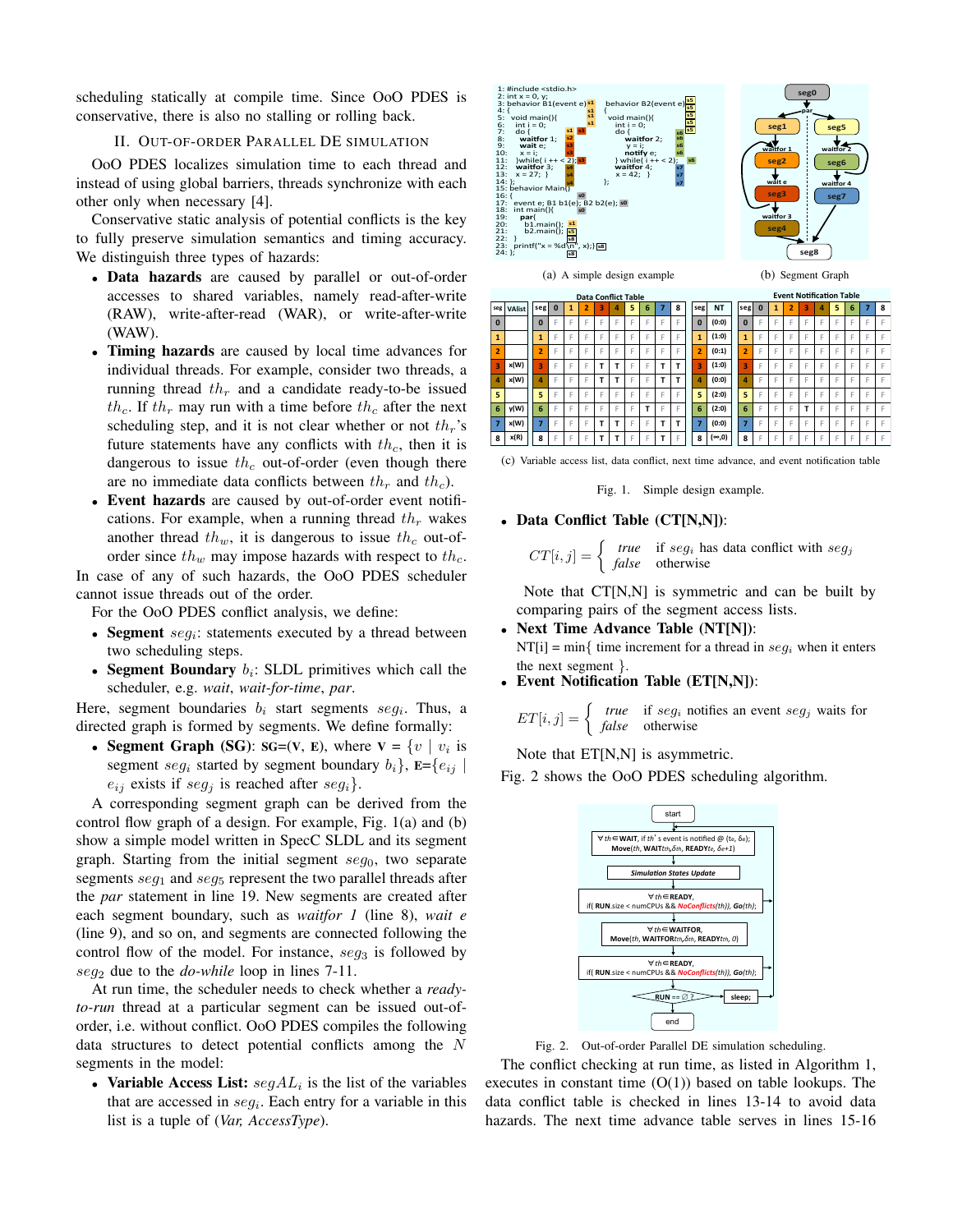to determine the time of a thread when entering into its next segment. Finally, the event notification table is used in lines 17-18 to identify any other threads that may wake up due to event delivery and run before the ready-to-run thread th.

**Algorithm 1** Conflict Detection in OoO PDES 1: **bool** NoConflicts(Thread th)  $2: 3: 3:$ 3: **for all**  $th_2 \in$  **RUN** ∪ **READY**,<br>4: where  $(th_2.t. th_2.\delta) < (th.t. th)$ 4: where  $(th_2.t, th_2.\delta) < (th.t, th.\delta)$  **do**<br>5: **if** (Conflict(th, th<sub>2</sub>)) if  $($ Conflict $(th, th<sub>2</sub>)$ ) 6: **then return** false **end if** 7: **end for** 8: **return** true 9: } 10: 11: **bool** Conflict(Thread th, Thread th<sub>2</sub>)  $12:$ 13: **if** (th has data conflicts with  $th_2$ ) **then**<br>14: **return** true **end if** /\*check data hazard 14: **return** true **end if** /\*check data hazards\*/ 15: **if**  $(th_2$  may enter another segment before th) **then** 16: **return** true **end if** /\*check time hazards\*/<br>17: **if**  $(th_2$  may wake up another thread to run if  $(th_2$  may wake up another thread to run before  $th$ ) then 18: **return** true **end if** /\*check event hazards\*/ 19: **return** false 20: }

III. STATE PREDICTION TO AVOID FALSE CONFLICTS

Out-of-order PDES issues threads in different simulation cycles to run in parallel if there are no potential hazards.

Fig. 3(a) shows the scheduling of thread execution for the example in Fig. 1. The threads  $th_1$  and  $th_2$  are running in different segments with their own time. When one thread finishes its segment, shown as bold black bars as *scheduling point*, the scheduler is called for thread synchronization and issuing.

The OoO PDES scheduling algorithm is very conservative. Sometimes it makes *false conflict* detections at run time. For instance, in Fig. 3(a), when  $th_2$  finishes its execution in  $seg_5$ and hits the *scheduling point*  $th_2$ .  $\left($ *l* $\right)$ ,  $th_1$  is running in seg<sub>2</sub>. The current time is (1:0) for  $th_1$  and (0:0) for  $th_2$ . As listed in Fig. 1(c), the next time advance is  $(0:1)$  for  $seg_2$  and  $(2:0)$ for  $seg_5$ . Therefore, the earliest time for  $th_1$  to enter the next segment, i.e.  $seg_3$ , is (1:1), and for  $th_2$  is (2:0). Since  $th_1$  may run into its next segment ( $seg_3$ ) with an earlier timestamp (1:1) than th<sup>2</sup> (2:0), the *Conflict()* in Algorithm 1 will return *true* at line 16. The scheduler therefore cannot issue  $th_2$  out-of-order at scheduling point  $th_2$ . (1).

However, this is a *false conflict* for out-of-order thread issuing. Although  $th_1$  may run into next segment (seg<sub>3</sub>) earlier than  $th_2$ , there are no data conflicts between  $th_1$ 's next segment  $seg_3$  and  $th_2$ 's current segment  $seg_6$ . Moreover, the next time advance of  $seg_3$  is (1:0). So  $th_1$  will start a new segment no earlier than  $(2:0)$  after finishing  $seg_3$ . It is actually safe to issue  $th_2$  out-of-order at scheduling point  $th_2$ . (1) since  $th_2$ 's time is not after (2:0).

If the scheduler knows what will happen with  $th_1$  in more than one scheduling step ahead of scheduling point  $th_2(1)$ , it can issue  $th_2$  to run in parallel with  $th_1$  instead of holding it back for the next scheduling step.

This motivates our idea of optimizing out-of-order PDES scheduling. With prediction information, as shown in Fig. 3(b),  $th_2$  can be issued at both scheduling point  $th_2$ . (1) and  $th_2$ . (6). The simulation time can thus be shortened.



Fig. 3. Out-of-order PDES scheduling.

## IV. OPTIMIZED OUT-OF-ORDER PARALLEL SCHEDULING WITH PREDICTIONS

Out-of-order PDES relies on static code analysis for safe scheduling decisions. The knowledge of future thread status helps the scheduler to issue more threads out of the order for faster simulation.

In this section, we will first discuss the static code analysis to generate the prediction information and then the optimized scheduling algorithm for out-of-order PDES using predictions.

#### *A. Static Prediction Analysis*

At run time, threads switch back and forth between the states of RUNNING and WAITING. While RUNNING, the threads execute specific *segments* of their code. The out-oforder PDES scheduler checks the status of the threads by looking up the data structures for the *segments*.

The *Segment Graph* illustrates the execution order of the *segments* and their boundaries when the scheduler is called. The future segment information from any current segment can be derived from the *Segment Graph* at compile time.

We define the following data structures for static prediction analysis:

*1) Data hazards prediction:*

• **Segment Adjacency Matrix (A[N,N])**:

$$
A[i,j] = \begin{cases} 1 & \text{if } seg_i \text{ is followed by } seg_j; \\ 0 & \text{otherwise.} \end{cases}
$$

• **Data Conflict Table with** n **prediction steps**  $(CT_n[N,N])$  as follows:

$$
CT_n[i,j] = \begin{cases} \ntrue & \text{if } seg_i \text{ has a potential data conflict} \\ \nwith  $seg_j \text{ within n scheduling steps}; \\ \nfalse & \text{otherwise.} \n\end{cases}$
$$

Here,  $CT_0[N,N]$  is the same as segment data conflict table CT[N,N]. However,  $CT_n$  (n>0) is asymmetric.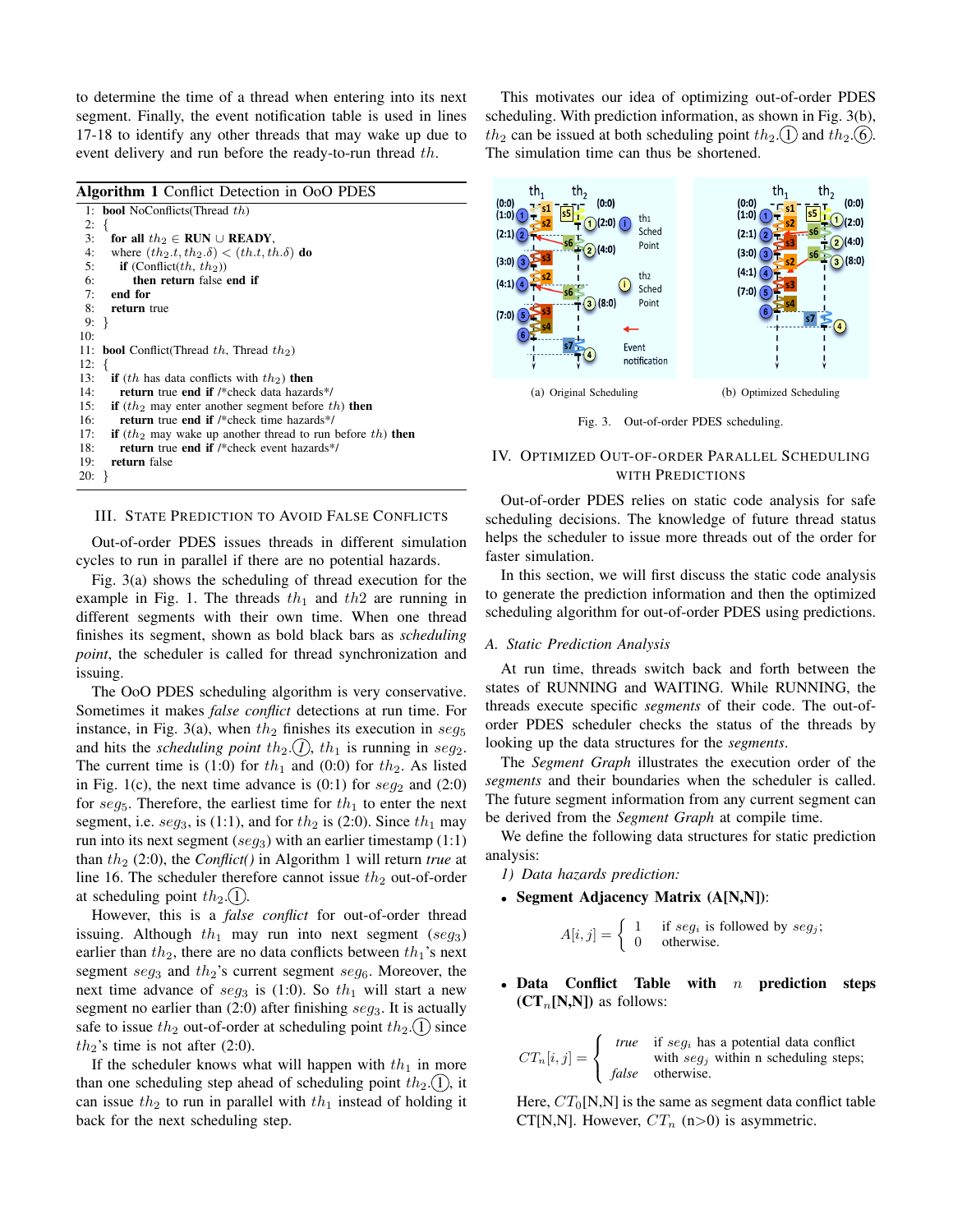Fig. 4(a) and (b) shows a partial segment graph and its *Adjacency Matrix*. The *Data Conflict Table* is shown in Fig. 4(c) where a data conflict exist between  $seg_3$  and  $seg_4$ .

The *Data Conflict Tables with 0, 1 and 2 prediction steps* are shown in Fig. 5(a), (b) and (c), respectively. Since  $seg_2$  is followed by  $seg_3$  and  $seg_3$  has a conflict with  $seg_4$ , a thread in  $seg_2$  has a conflict with a thread who is in  $seg_4$  after one scheduling step. Thus,  $CT_1[2, 4]$  is *true* in Fig. 5(b). Similarly,  $seg_1$  is followed by  $seg_2$  and  $seg_2$  is followed by  $seg_3$ , so  $CT_2[1, 4]$  is *true* in Fig. 5(c).

The *Data Conflict Table with* n *prediction steps* can be built recursively by using Boolean matrix multiplication. Basically, if  $seg_i$  is followed by  $seg_j$ , and  $seg_j$  has a data conflict with seg<sub>k</sub> within the next  $n - 1$  prediction steps, then seg<sub>i</sub> has a data conflict with  $seg_k$  within the next n prediction steps. Formally,

$$
CT_0[N,N] = CT[N,N]
$$
\n(1)

$$
CT_n[N, N] = A'[N, N] * CT_{n-1}[N, N], \text{ where } n > 0. \quad (2)
$$

Here, A'[N,N] is the *modified Adjacency Matrix* (e.g. Fig. 5(d)) with 1s on the diagonal so as to preserve the conflicts from the previous data conflict prediction tables. Note that more conflicts will be added to the conflict prediction tables when the number of prediction steps increases.



Fig. 4. A partial Segment Graph with Adjacency Matrix and Data Conflict Table.

| seg | , | B | л | seg |  | в | z | seg | 1 | 3 | 4 |
|-----|---|---|---|-----|--|---|---|-----|---|---|---|
| п.  |   |   |   |     |  |   | - |     |   |   |   |
| 2   |   |   |   | 2   |  |   |   | 2   |   |   |   |
| з   |   |   |   | з   |  |   |   | З   |   |   |   |
| Д   |   |   |   |     |  |   |   |     |   |   |   |
|     |   |   |   |     |  |   |   |     |   |   |   |

(a) Data Conflict Table w (b) Data Conflict Table w 0 prediction step  $(CT_0)$  1 prediction step  $(CT_1)$ 

| w (c) Data Conflict Table w |
|-----------------------------|
| 2 prediction steps $(CT_2)$ |

| seg            | 2 | 3 | Δ | seg | 0             |     |
|----------------|---|---|---|-----|---------------|-----|
|                |   |   |   |     | (1:0)         | (3: |
| $\overline{2}$ |   |   |   | 2   | (2:0)         | (∞, |
| 3              |   |   |   | з   | $(\infty, 0)$ | (∞, |
| 4              |   |   |   |     | (∞,0)         | (∞, |

|     |       | $\cdots$ $\cdots$ | .              |     |  | .<br>. . | $\sim$ |
|-----|-------|-------------------|----------------|-----|--|----------|--------|
| seg | 0     |                   | 2              | seg |  | з        |        |
|     | (1:0) | (3:0)             | $\infty, 0)$   |     |  |          | 3      |
|     | (2:0) | '∞,0)  ,          | $\infty, 0)$   | 2   |  |          | 2      |
|     | (0,∞  | (∞,0)             | $\infty,0)$    | 3   |  |          |        |
|     | (0,∞  | (∞,0)             | $ (\infty,0) $ | 4   |  |          |        |

(d) Modified Segment (e) Time Advance Table (f) Combined Data Con-Adjacency Matrix w 0, 1, 2 prediction steps flict Table

Fig. 5. Data structures for optimized out-of-order PDES scheduling.

*Theorem 4.1:*  $\exists M_{FP}, M_{FP} > 0$ , so that  $\forall n \ge M_{FP}$ , no more conflicts will be added to  $CT_n$ .

*Proof:* Eq. (1) and (2)  $\Rightarrow CT_n = A'^n * CT$ .

In A',  $A'[i, j] = 1 \iff seg_j$  directly follows  $seg_i$ .

In  $A'^2$ ,  $A'^2[i, j] = 1 \iff \exists k$  that  $A'[i, k] = A'[k, j] = 1$  or  $A'[i, j] = 1$ . In other words,  $A'^{2}[i, j] = 1$  means that  $seg_j$  can be reached from  $seg_i$  via at most 1 other segment (1 segment apart). Hence,  $A^{\prime n}[i, j] = 1$  means  $seg_j$  can be reached from  $seq_i$  via at most n other segments (n segments apart).

Since there are a limited number of segments in the *Segment Graph*,  $\exists L$  that  $\forall i, j$ , seg<sub>i</sub> and seg<sub>i</sub> are either at most L segments apart or they can never be reached from each other.  $\Rightarrow$  There exists a *fixpoint*  $M_{FP} = L$ , that  $\forall n > M_{FP}$ ,  $A'^n = A'^{M_{FP}}$ , and  $CT_n = A'^n * CT = A'^{M_{FP}} * CT = CT_{M_{FP}}$ .

Theorem 4.1 states that the number of prediction conflict tables for each design is limited. The maximum number of predictions is at most the length of the longest path in the Segment Graph.

*2) Time Hazards Prediction:*

• **Time Advance Table with** n **prediction steps**  $(NT_n[N])$ :  $NT_n[i] = min{$ thread time advance after n + 1 scheduling steps from  $seg_i$ . Here,  $NT_0 = NT$ .

Fig. 5(e) shows the segment *Time Advance Table with Predictions*  $(NT_n)$  for the example in Fig. 4. If a thread is now running in  $seg_1$ , it will be in  $seg_2$  after one scheduling step and in  $seg_3$  after two scheduling steps. The thread time will advance by at least (3:0) after two scheduling steps since seg<sup>2</sup> starts from *waitfor 1* and seg<sup>3</sup> starts from *waitfor 2*. Therefore,  $NT_1[1] = (3:0)$ .

*3) Event Hazards Prediction:* We need prediction information for event notifications to handle event hazards.

### • **Event Notification Table with predictions (ETP[N, N])**:

|                       |               | $\int (t_{\Delta}, \delta_{\Delta})$ if a thread in seg <sub>i</sub> may wake up |
|-----------------------|---------------|----------------------------------------------------------------------------------|
|                       |               | a thread in $seq_i$ with least                                                   |
| $ETP[i, j] = \left\{$ |               | time advance of $(t_{\wedge}, \delta_{\wedge})$ ;                                |
|                       | $(\infty, 0)$ | if a thread in $seq_i$ will never                                                |
|                       |               | wake up another thread in $seq_i$ .                                              |

Here, we have table entries of time advances.

Note that a thread can wake up another thread directly or indirectly via other threads. For instance,  $th_1$  wakes up  $th_2$ , and  $th_2$  then wakes up  $th_3$  through event delivery. In this case,  $th_1$  wakes up  $th_2$  directly, and  $th_3$  indirectly via  $th_2$ . We predict the minimum time advances between each thread segment pair in respect of both direct or indirect event notifications. The scheduler needs the predicted event notification information to know when a new thread may be ready to run for conflict checking at run time.

#### *B. Out-of-order PDES scheduling with Predictions*

The out-of-order PDES scheduler issues threads out of the order at each scheduling step only when there are no potential hazards. With the help of static prediction analysis, we can optimize the scheduling conflict detection algorithm to allow more threads to run out-of-order.

Algorithm 2 shows the conflict checking function with M  $(0 \le M \le M<sub>FP</sub>)$  prediction steps. Note that when M=0, it is the original out-of-order PDES conflict detection.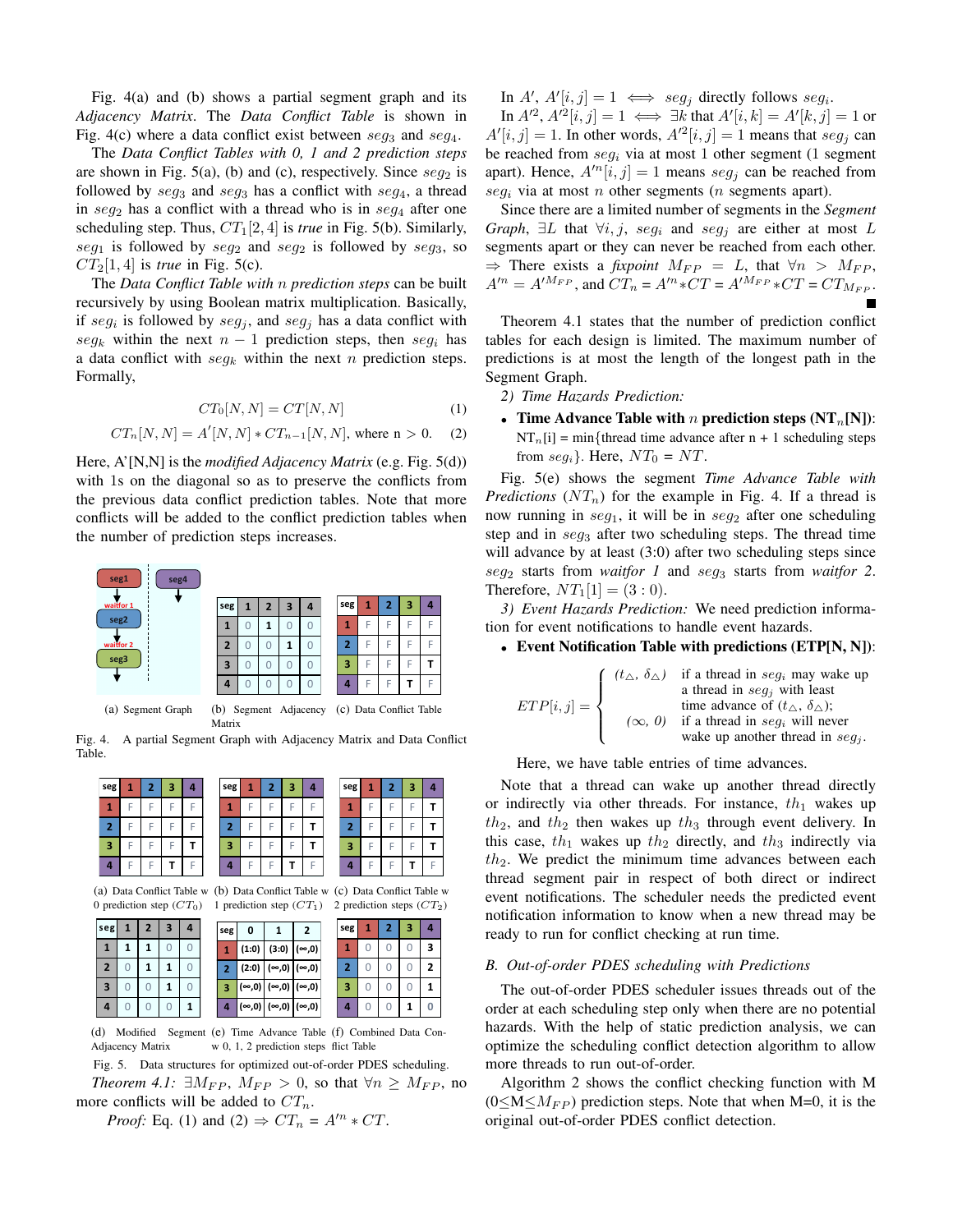**Algorithm 2** Conflict Detection with M Prediction Steps

|          | 1: <b>bool</b> Conflict(Thread th, Thread th <sub>2</sub> )                                                   |
|----------|---------------------------------------------------------------------------------------------------------------|
| $2: \{$  |                                                                                                               |
| 3:       | /*iterate the prediction tables for data and time hazards*/                                                   |
| 4:       | for $(m = 0; m < M; m++)$ do                                                                                  |
| 5:       | if $(CT_m[th_2 \text{ seg}, th \text{ seg}] == true)$ then                                                    |
| 6:       | return true; end if /*data hazards*/                                                                          |
| 7:       | <b>if</b> $(th_2$ timestamp + $NT_m[th_2 \text{.seg}]\geq th$ timestamp) <b>then</b>                          |
| 8:       | <b>break</b> ; /*no data or time hazards between $th_2$ and $th$ */ <b>end if</b>                             |
| 9:       | end for                                                                                                       |
| 10:      | if (m > M && $M < M_{FP}$ ) then                                                                              |
| 11:      | <b>return</b> true; end if /*time hazards*/                                                                   |
| 12:      | /*check event hazards*/                                                                                       |
| 13:      | for all $th_w \in \text{WAIT}$ do                                                                             |
| 14:      | <b>if</b> (ETP[th <sub>2</sub> seg, th <sub>w</sub> seg] + th <sub>2</sub> timestamp $\lt th$ timestamp) then |
| 15:      | /* $th_w$ may wake up before $th^*/$                                                                          |
| 16:      | check data and time hazards between $th_w$ and $th$ ; endif                                                   |
| 17:      | end for                                                                                                       |
| 18:      | <b>return</b> false:                                                                                          |
| $19: \}$ |                                                                                                               |
|          |                                                                                                               |

Now, assume that  $th_1$  and  $th_2$  are two threads in the simulation of a model whose Segment Graph is Fig. 4(a).  $th_1$  is ready to run in  $seg_4$  with timestamp (3:0), and  $th_2$  is still running in  $seg_1$  with timestamp (1:0).

*Conflict(th<sub>1</sub>)* in Algorithm 1 will return *true* because  $th_2$  is possible to enter  $seg_2$  with timestamp of (2:0) that is before  $th_1$ . Since the scheduler does not have information about the future status of  $th_2$ , it cannot issue  $th_1$  to run out-of-order at the current scheduling step.

*Conflict(th<sub>1</sub>)* in Algorithm 2 will return *false* when M=1 or 2. With prediction information, the scheduler will figure out that th<sub>1</sub> (in seg<sub>4</sub>) will not have data conflicts with th<sub>2</sub> after its next scheduling step (then in  $seg_2$ ). Moreover, after  $th_2$ finishes  $seg_2$ , the time for the next segment is at least (4:0), which is after  $th_1$ 's current one, i.e. (3:0). It is safe to issue  $th_1$  out-of-order at the current scheduling step. As shown, the prediction information helps the run-time conflict checking to eliminate a *false conflict*.

# *C. Optimized out-of-order PDES scheduling conflict checking with a Combined Prediction Table*

We observe that  $CT_m$  contains all the conflicts from  $CT_0$ to  $CT_{m-1}$  (m>0). In Algorithm 2, the checking loop in line 4-9 stops when the first conflict is found from the  $CT_n$ s.

We propose an optimized conflict checking algorithm (Algorithm 3) by using the following data structure:

## • **Combined Conflict Prediction Table (CCT[N,N])**:

$$
CCT[i,j] = \begin{cases} k+1 & \min\{k \mid CT_k[i,j] = true\}; \\ 0 & \text{otherwise.} \end{cases}
$$

As shown in Fig. 5(f), the number of prediction steps is stored in *CCT* instead of Boolean values.

There is no loop iteration for checking the conflict prediction table in Algorithm 3 since only one NxN combined table is used instead of M NxN data conflict prediction tables.

Note that, Theorem 4.1 proves that only a *fixed* number of data conflict tables with predictions are needed for a specific design. The compiler can generate the complete series of

## **Algorithm 3** Optimized Conflict Detection with Combined Prediction Tables for M steps

|     | 1: <b>bool</b> Conflict(Thread $th$ , Thread $th_2$ )                                                                    |
|-----|--------------------------------------------------------------------------------------------------------------------------|
| 2:  |                                                                                                                          |
| 3:  | /*check the combined prediction table for data and time hazards*/                                                        |
| 4:  | $m = CT[th_2 \text{.} \text{seg}, th. \text{.} \text{seg}] - 1;$                                                         |
| 5:  | $\mathbf{if}(m \geq 0)$ then /*There are data conflicts within M scheduling steps*/                                      |
| 6:  | $\mu$ /*th <sub>2</sub> may enter into a segment before th and cause data hazards*/                                      |
| 7:  | $\mathbf{if}(th_2.\text{timestamp} + NT_m[th_2.\text{seg}] < th.\text{timestamp})$ then                                  |
| 8:  | return true; end if                                                                                                      |
| 9:  | else if $(M < M_{FP})$                                                                                                   |
| 10: | /*hazards may happen after M scheduling steps*/                                                                          |
| 11: | $\mathbf{if}(th_2.\text{timestamp} + NT_\text{M}[th_2.\text{seg}] < th.\text{timestamp})$ then                           |
| 12: | return true; end if                                                                                                      |
| 13: | endif                                                                                                                    |
| 14: | /*check event hazards*/                                                                                                  |
| 15: | for all $th_w \in \text{WAIT}$ do                                                                                        |
| 16: | <b>if</b> (ETP[th <sub>2</sub> .seg, th <sub>w</sub> .seg] + th <sub>2</sub> .timestamp $\lt th$ .timestamp) <b>then</b> |
| 17: | /* $th_w$ may wake up before $th^*/$                                                                                     |
| 18: | check data and time hazards between $th_w$ and $th$ ; endif                                                              |
| 19: | end for                                                                                                                  |
| 20: | return false:                                                                                                            |
|     |                                                                                                                          |

21: }

conflict prediction tables and combine them into one table, i.e. CCT[N,N]. With this complete combined prediction table CCT, line 9-12 can be removed from Algorithm 3.

## V. EXPERIMENTS AND RESULTS

We have implemented the proposed static prediction analysis and the optimized out-of-order PDES scheduler in a SpecCbased system design environment, and conducted experiments on three multi-media applications.

To demonstrate the benefits of out-of-order PDES scheduling using predictions, we show the compiler and simulator run times with different number of predictions in this section  $<sup>1</sup>$ .</sup>

TABLE I EXPERIMENTAL RESULTS FOR EMBEDDED APPLICATIONS

|                |       | Out-of-order PDES   |        | Out-of-order PDES      |               |       |  |  |
|----------------|-------|---------------------|--------|------------------------|---------------|-------|--|--|
| Simulator:     |       | without Predictions |        | with Predictions       |               |       |  |  |
|                |       | compile             | sim    | compile                | sim time      | max   |  |  |
|                |       | time                | time   | time [sec]             | [sec]         | pred  |  |  |
|                |       | [sec]               | [sec]  | / speedup<br>/ speedup |               | steps |  |  |
| Edge Detection |       | 2.0                 | 42.3   | 2.8 / 0.83             | 37.1 / 1.15   |       |  |  |
|                | spec  | 6.0                 | 243.0  | 7.0 / 0.85             | 132.0 / 1.87  | 8     |  |  |
| H.264          | arch  | 6.5                 | 243.0  | 7.0 / 0.94             | 132.8 / 1.89  |       |  |  |
| Decoder        | sched | 6.8                 | 244.3  | 7.2 / 0.96             | 133.2 7 1.87  |       |  |  |
|                | net   | 6.7                 | 244.6  | 7.2 / 0.91             | 132.9 / 1.92  |       |  |  |
| H.264 Encoder  |       | 38.0                | 2719.4 | 43.8/                  | 1448.8 / 1.88 | 62    |  |  |

Our first embedded application example, a **Video Edge Detector**, calculates edges in the images of a video stream. The application parallelizes the most computationally complex function *Gaussian Smooth* in the design. Fig. 6(a) shows the result with a test video stream of 100 frames with 1280x720 pixels. The simulation speed increases with more prediction steps. With the maximum prediction information, Table I shows a speedup of 1.15 with very small increase of compilation time.

<sup>1</sup>All experiments have been performed on a symmetric multi-processing (SMP) capable server running 64-bit Fedora 12 Linux. The SMP hardware specifically consists of 2 Intel<sup>(R)</sup> Xeon<sup>(R)</sup> X5650 processors running at 2.67 GHz Each CPU contains 6 parallel cores, each of which supports 2 hyperthreads per core.